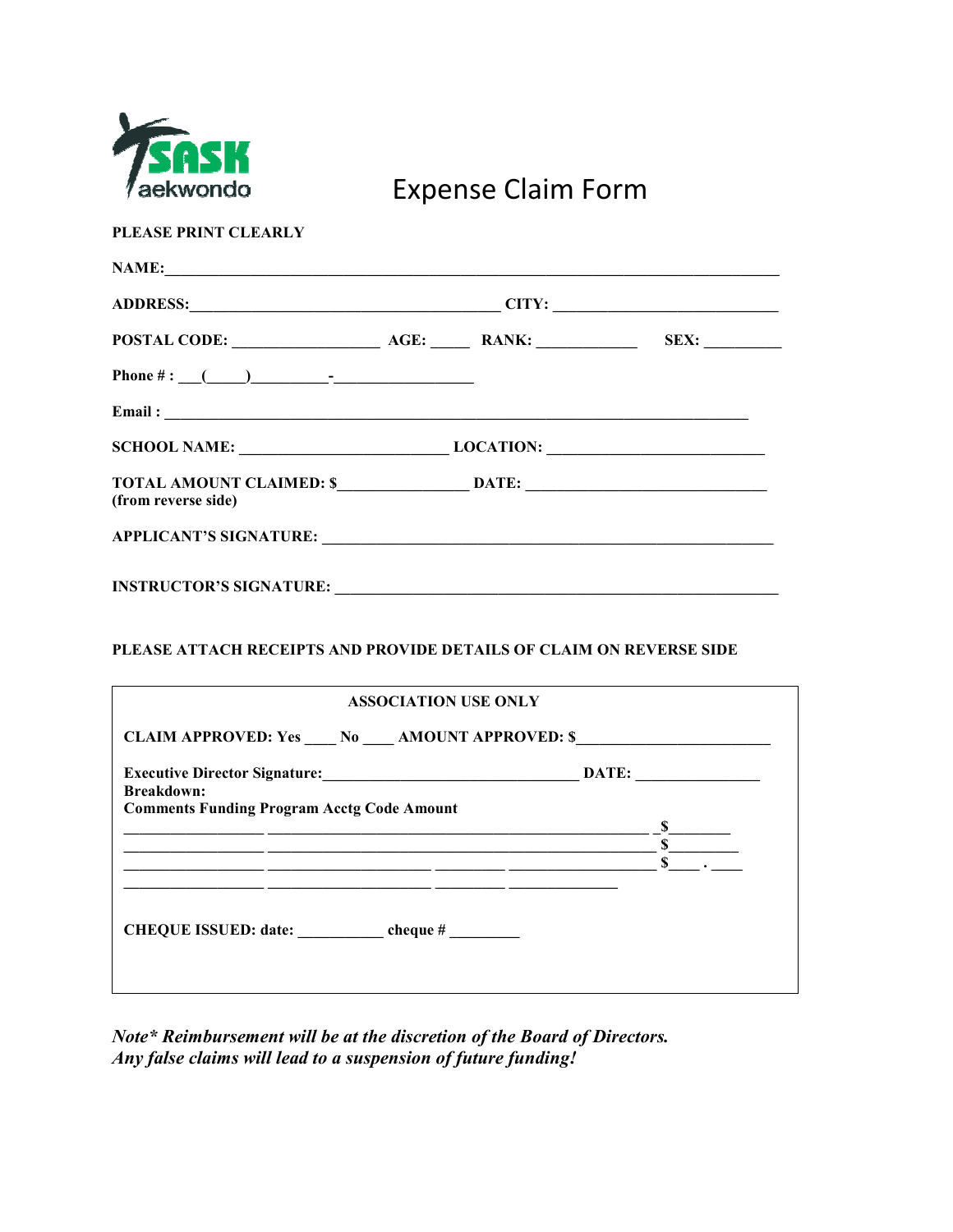| Administration: _____ Tournament: _____ Equipment: _____ Promotion: _____                                                                                                                                                            |                                                                                                                       |                             |               |
|--------------------------------------------------------------------------------------------------------------------------------------------------------------------------------------------------------------------------------------|-----------------------------------------------------------------------------------------------------------------------|-----------------------------|---------------|
|                                                                                                                                                                                                                                      |                                                                                                                       |                             |               |
| Date: Number of participants (attach list):                                                                                                                                                                                          |                                                                                                                       |                             |               |
| <b>EXPENSES Detail :</b>                                                                                                                                                                                                             |                                                                                                                       |                             | Amount:       |
|                                                                                                                                                                                                                                      |                                                                                                                       |                             |               |
|                                                                                                                                                                                                                                      |                                                                                                                       | $\sim$                      |               |
| Accomodation <b>contract of the contract of the contract of the contract of the contract of the contract of the contract of the contract of the contract of the contract of the contract of the contract of the contract of the </b> |                                                                                                                       | $\frac{\text{S}}{\text{S}}$ |               |
|                                                                                                                                                                                                                                      |                                                                                                                       | $\frac{\text{S}}{\text{S}}$ |               |
| Administration expansion and the contract of the contract of the contract of the contract of the contract of the contract of the contract of the contract of the contract of the contract of the contract of the contract of t       |                                                                                                                       | $\sim$                      |               |
|                                                                                                                                                                                                                                      |                                                                                                                       | $\sim$                      |               |
|                                                                                                                                                                                                                                      |                                                                                                                       | $\frac{\text{S}}{\text{S}}$ |               |
|                                                                                                                                                                                                                                      |                                                                                                                       | $\sim$                      |               |
|                                                                                                                                                                                                                                      | <u> 1989 - Johann Barn, amerikan berkema dan berkema dalam berkema dalam berkema dalam berkema dalam berkema dala</u> | $\frac{\sqrt{2}}{2}$        |               |
|                                                                                                                                                                                                                                      |                                                                                                                       | $\sim$                      |               |
| <u> 1989 - Johann Stoff, amerikansk politiker (d. 1989)</u>                                                                                                                                                                          |                                                                                                                       | $\frac{\text{S}}{\text{S}}$ |               |
| <b>TOTAL EXPENSE</b>                                                                                                                                                                                                                 |                                                                                                                       |                             | $\sim$ $\sim$ |
|                                                                                                                                                                                                                                      |                                                                                                                       |                             |               |
|                                                                                                                                                                                                                                      |                                                                                                                       |                             |               |
|                                                                                                                                                                                                                                      |                                                                                                                       |                             |               |
|                                                                                                                                                                                                                                      |                                                                                                                       |                             |               |
|                                                                                                                                                                                                                                      |                                                                                                                       |                             |               |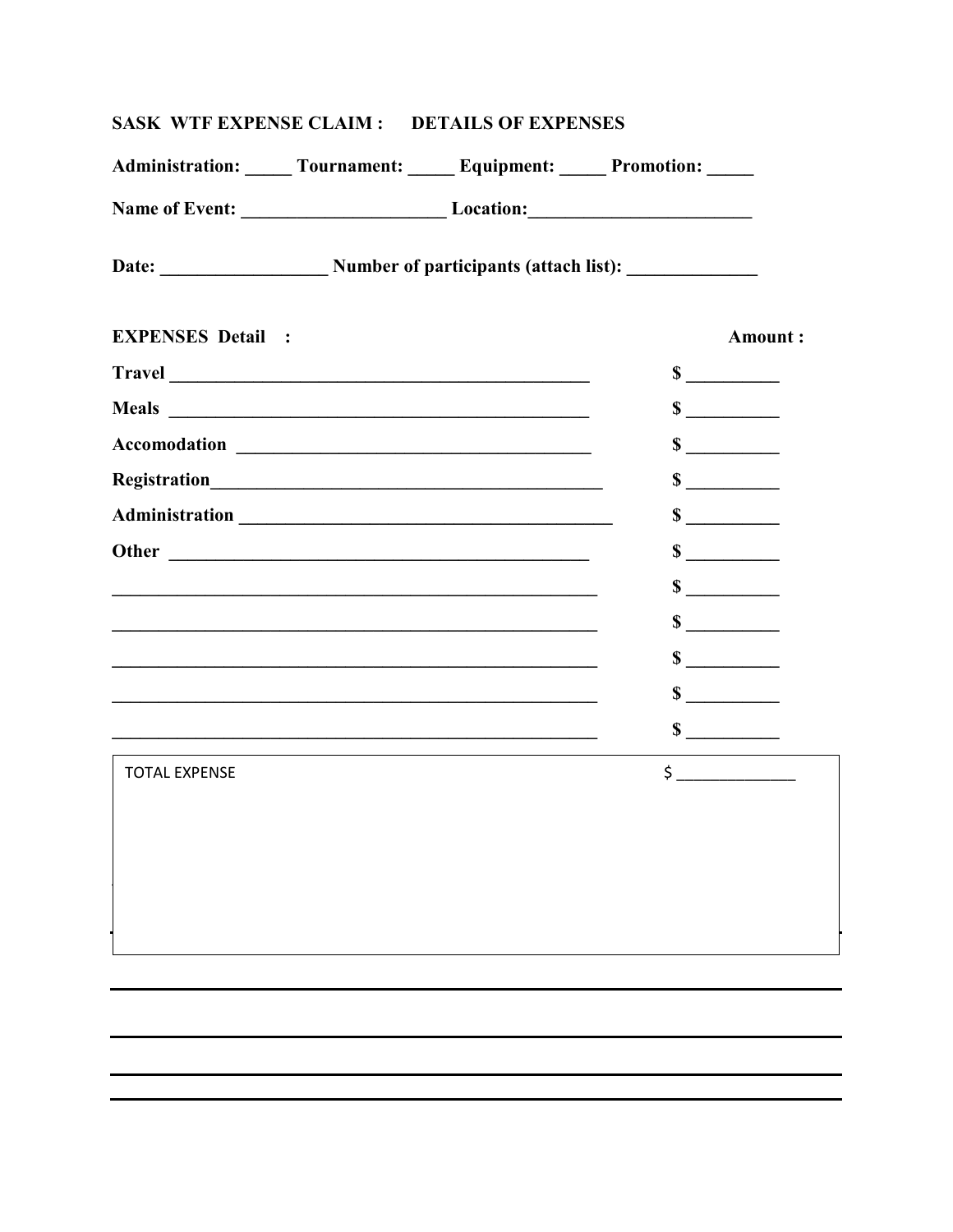## **SASK WTF EXPENSE CLAIM : DETAILS OF EXPENSES**

The purpose of this form is to help with the evaluation of the spending plans that the Sask WTF Taekwondo Association has proposed for the fiscal year. The information that you provide on this form will help determine if the spending plans that are used will benefit the intended groups. The Association would like to know what was the spending plan. How did it benefit the members. Who did benefit, and what age groups, genders, and what target groups. The Association also needs to know what communities were represented. (Community is the resident that the person lives in.) The Association all needs to know if there was any disappointments or successes with the program. Spending Block: Area: **With any Spending Block:** Area: **Number of Participants: \_\_\_\_\_\_\_\_\_\_\_\_\_\_\_\_\_\_\_\_\_\_\_\_\_\_\_\_\_\_\_\_\_\_\_ Date:** \_\_\_\_\_\_/ \_\_\_\_\_ /\_\_\_\_\_/ \_\_\_\_\_\_\_/<br>YEAR / MONTH / DAY **Purpose:**  $\blacksquare$ **Plan: \_\_\_\_\_\_\_\_\_\_\_\_\_\_\_\_\_\_\_\_\_\_\_\_\_\_\_\_\_\_\_\_\_\_\_\_\_\_\_\_\_\_\_\_\_\_\_\_\_\_\_\_\_\_\_\_\_\_\_\_\_\_\_\_\_\_\_\_\_\_\_\_ Successes or Disappointments: (This Form Must Be Completed & Submitted With an Expense Claim or The Expense Claim will be rejected)**